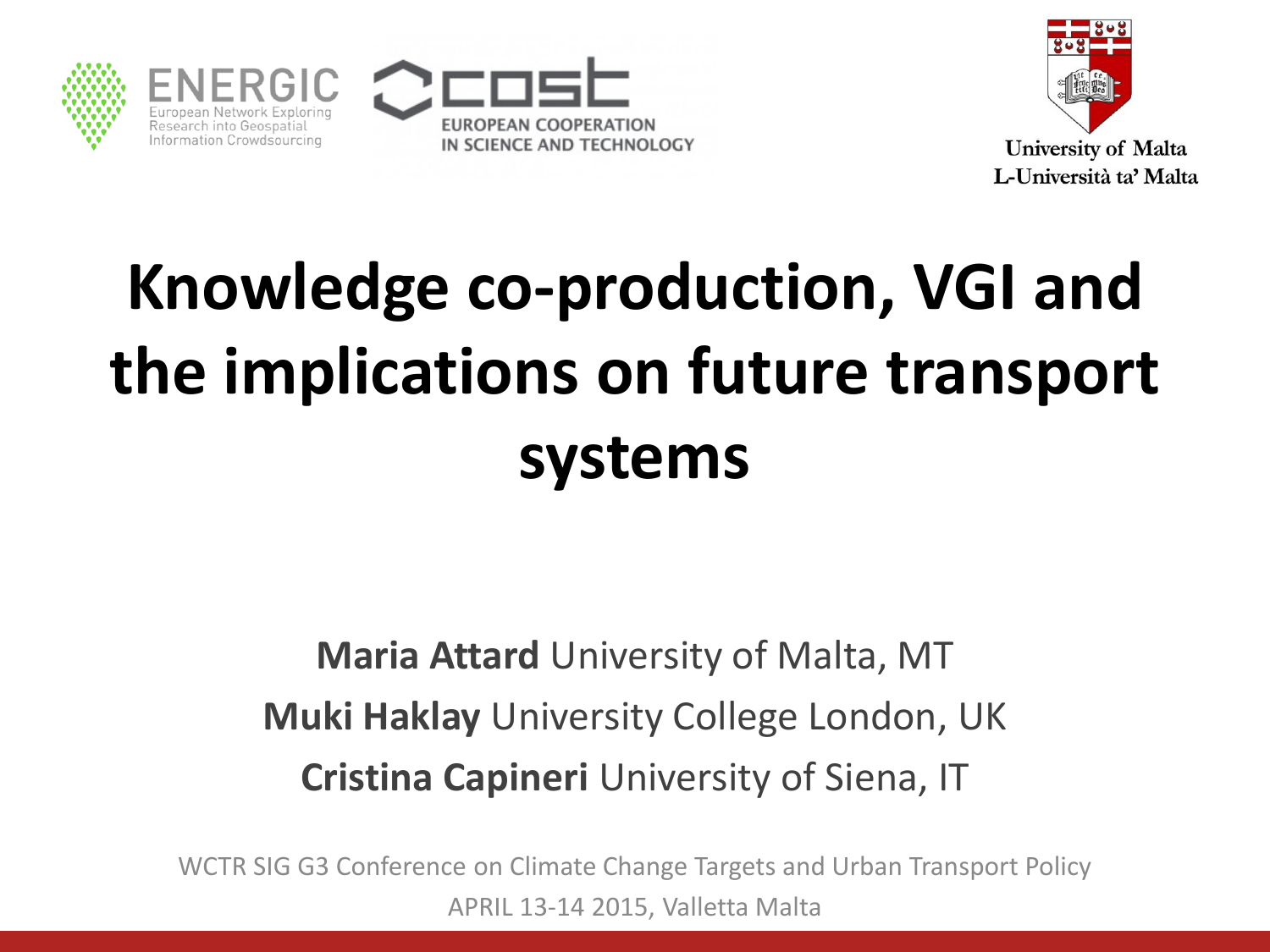### **COST Action IC1203 ENERGIC Short Term Scientific Mission**



ECOST-STSM-IC1203-260814-047797

#### **APPLICANT: PROF. MARIA ATTARD**

*Institute for Climate Change and Sustainable Development and Department of Geography, Faculty of Arts, University of Malta, Malta*

#### **HOST: PROF. MUKI HAKLAY**

*Department of Civil, Environmental and Geomatic Engineering, Faculty of Engineering Science, University College London (UCL), UK*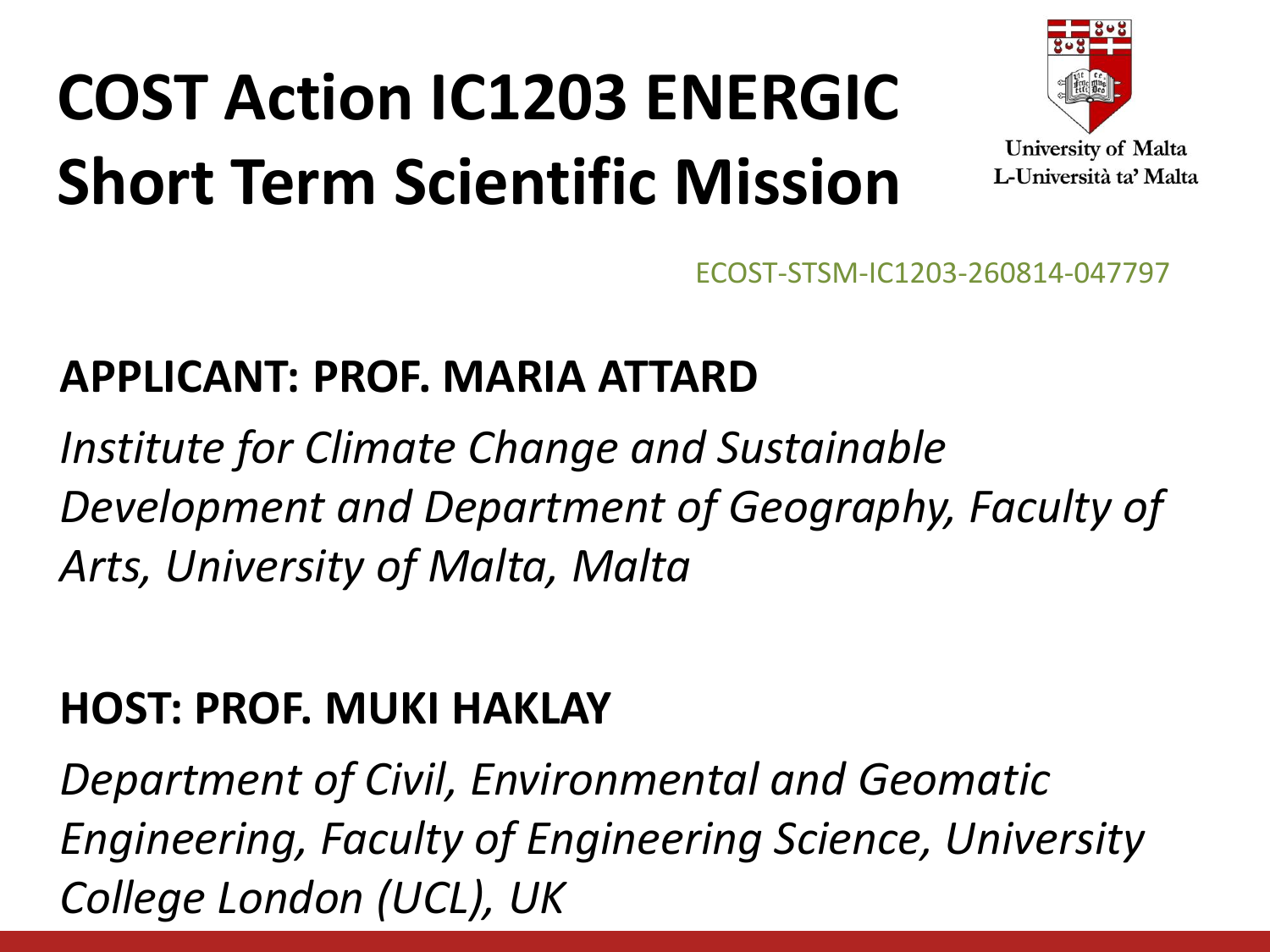### **Background to the research**



- The capacity of the transport system to support the growing mobility needs of populations have been pushed to the limit in most cities.

- Miller (2013) contends **the need to identify new capabilities** (instead of capacity) of the transport infrastructure in order to increase efficiency and increase capacity without extending the existing infrastructure.

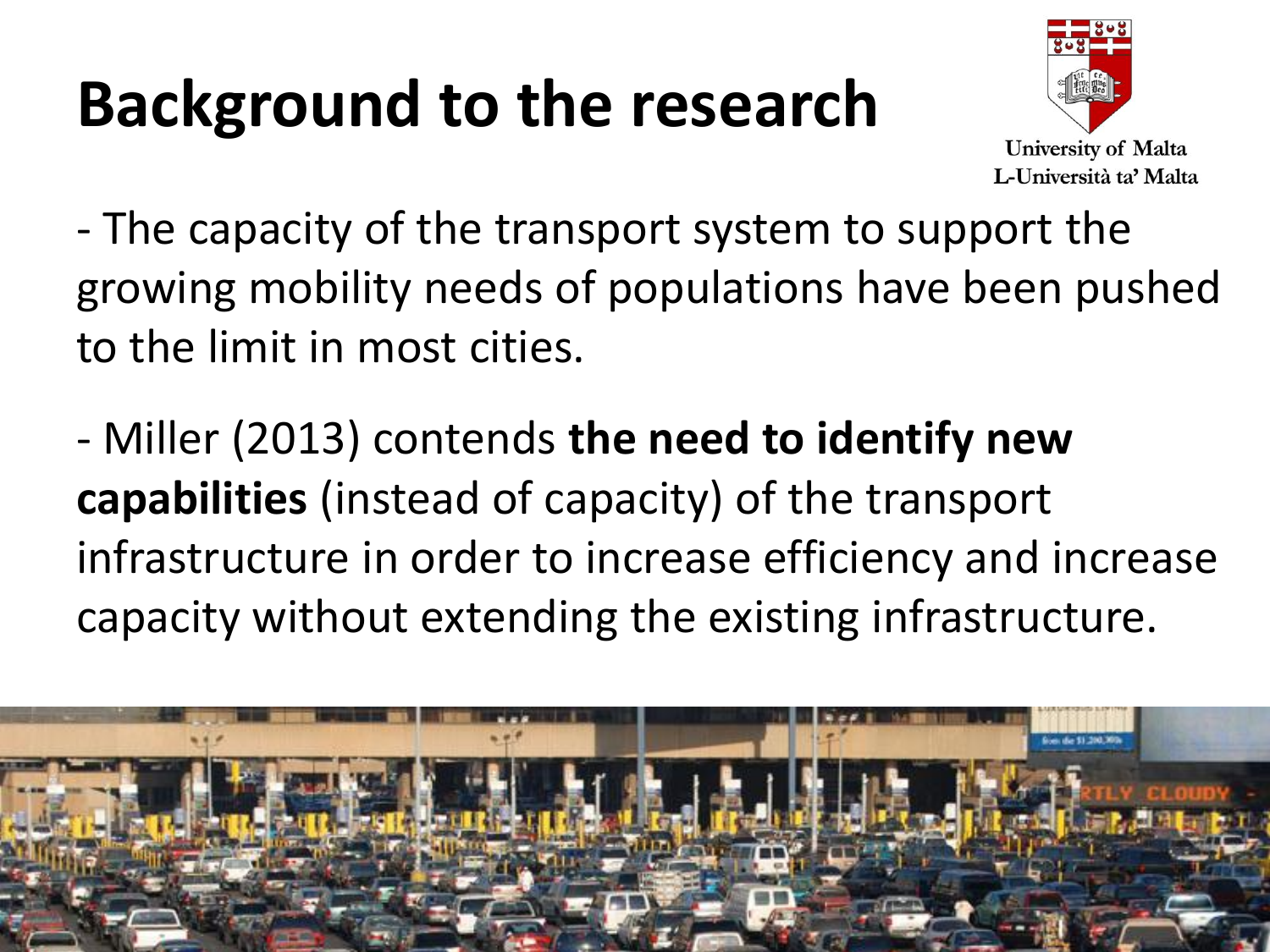# **The potential of information**



- Kenyon & Lyons (2003) described the potential of information to influence travel choices.
- Both the transport industry and the research community supported this thesis with many cities developing multimodal information systems to support

sustainability-oriented

decisions (Kramers, 2014).

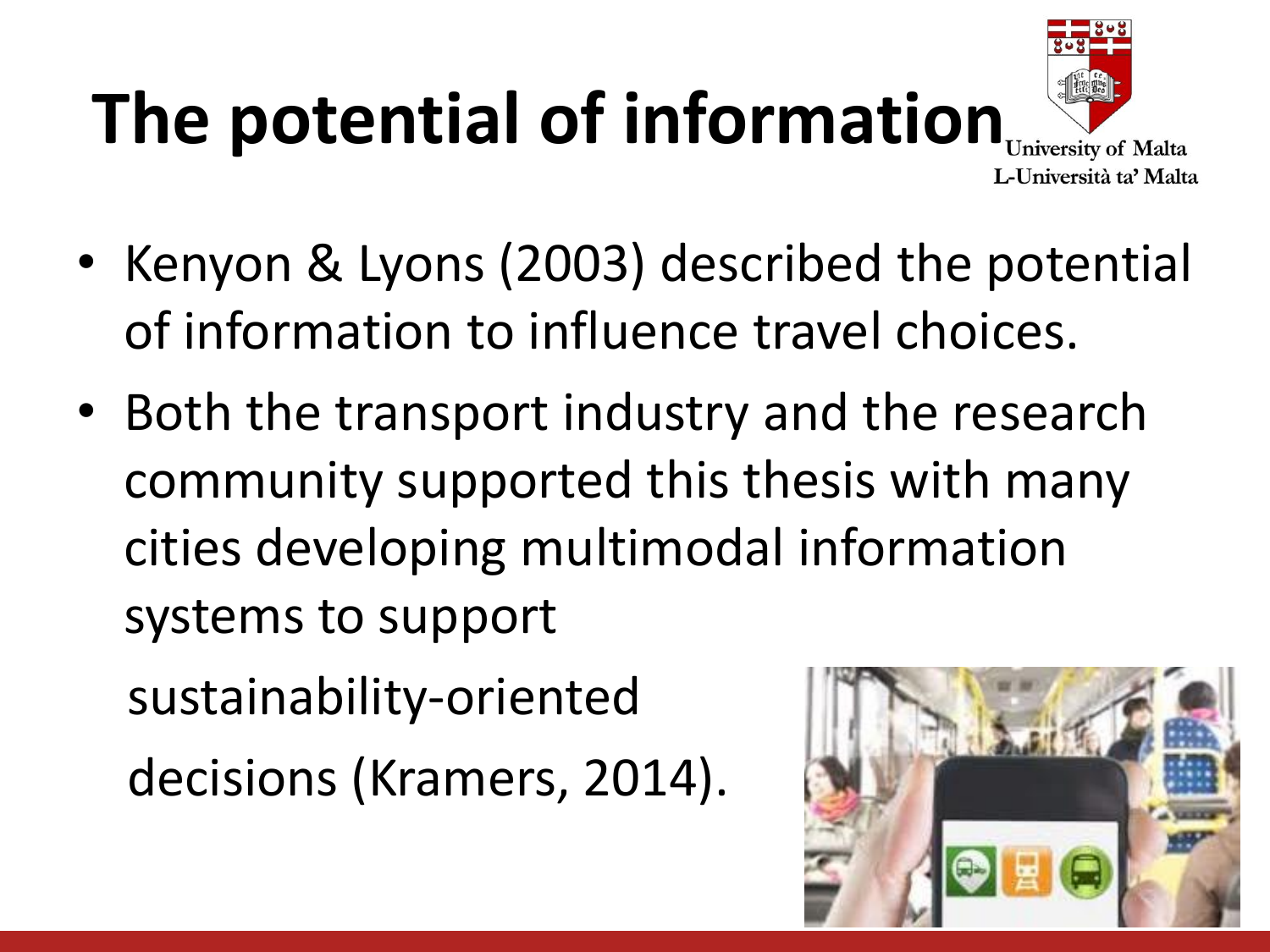# **Today's technology**



- Today the potential of information is not only to be integrated across different modes but also be user generated, real time and available on smart phones anywhere.
- User generated information play an important role in sectors such as politics, businesses and entertainment, and presumably this phenomena would extend to transport in revealing people's preferences for mobility (Gal-Tzur et al., 2014).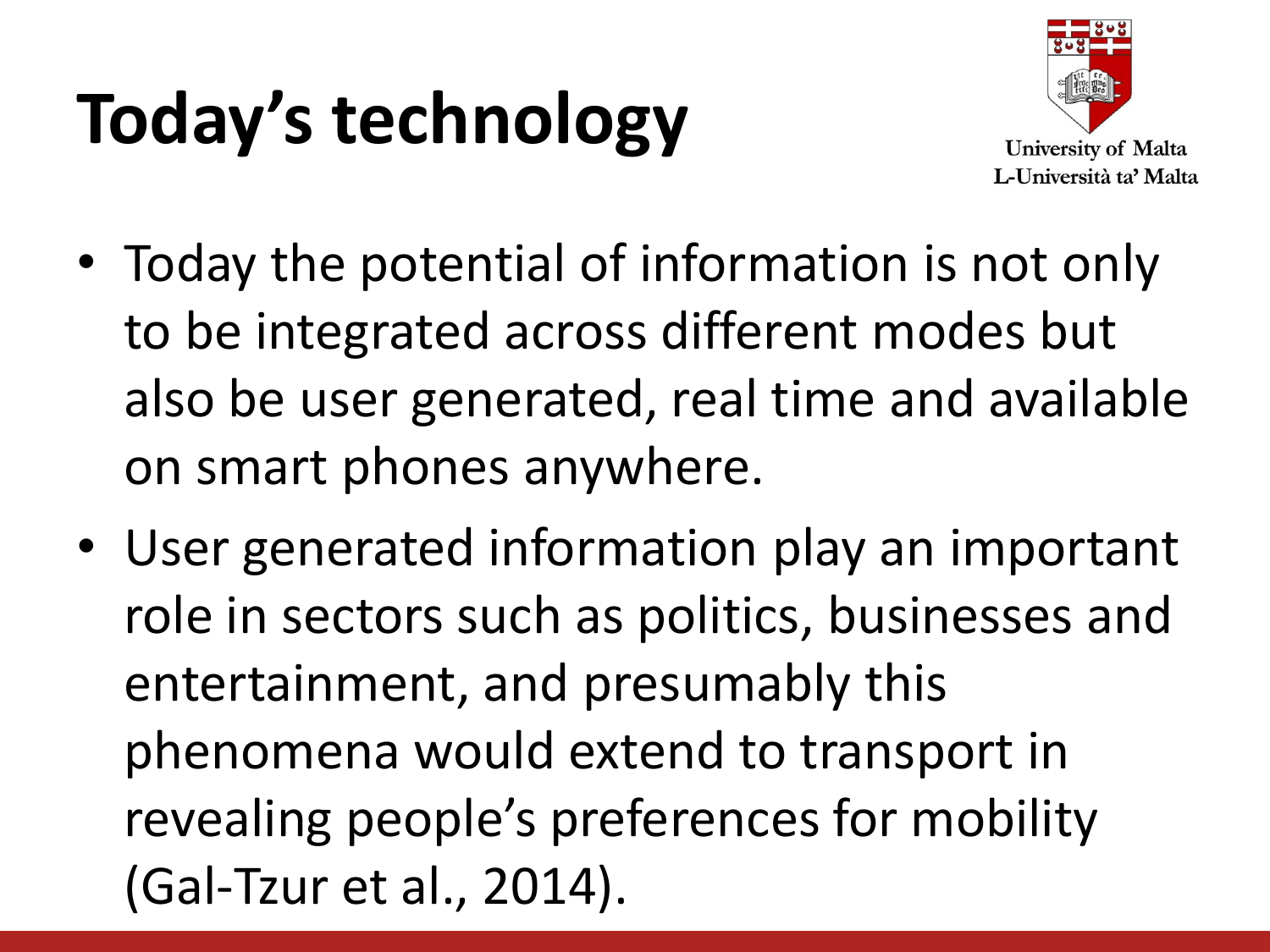# **Today's technology**



• Widespread smart phone technology and availability and coverage of data communication networks in urban areas are causing a dramatic transformation in the way information is produced and consumed (Manovich, 2009).

• It has also offered new opportunities for what are termed cooperative transport systems.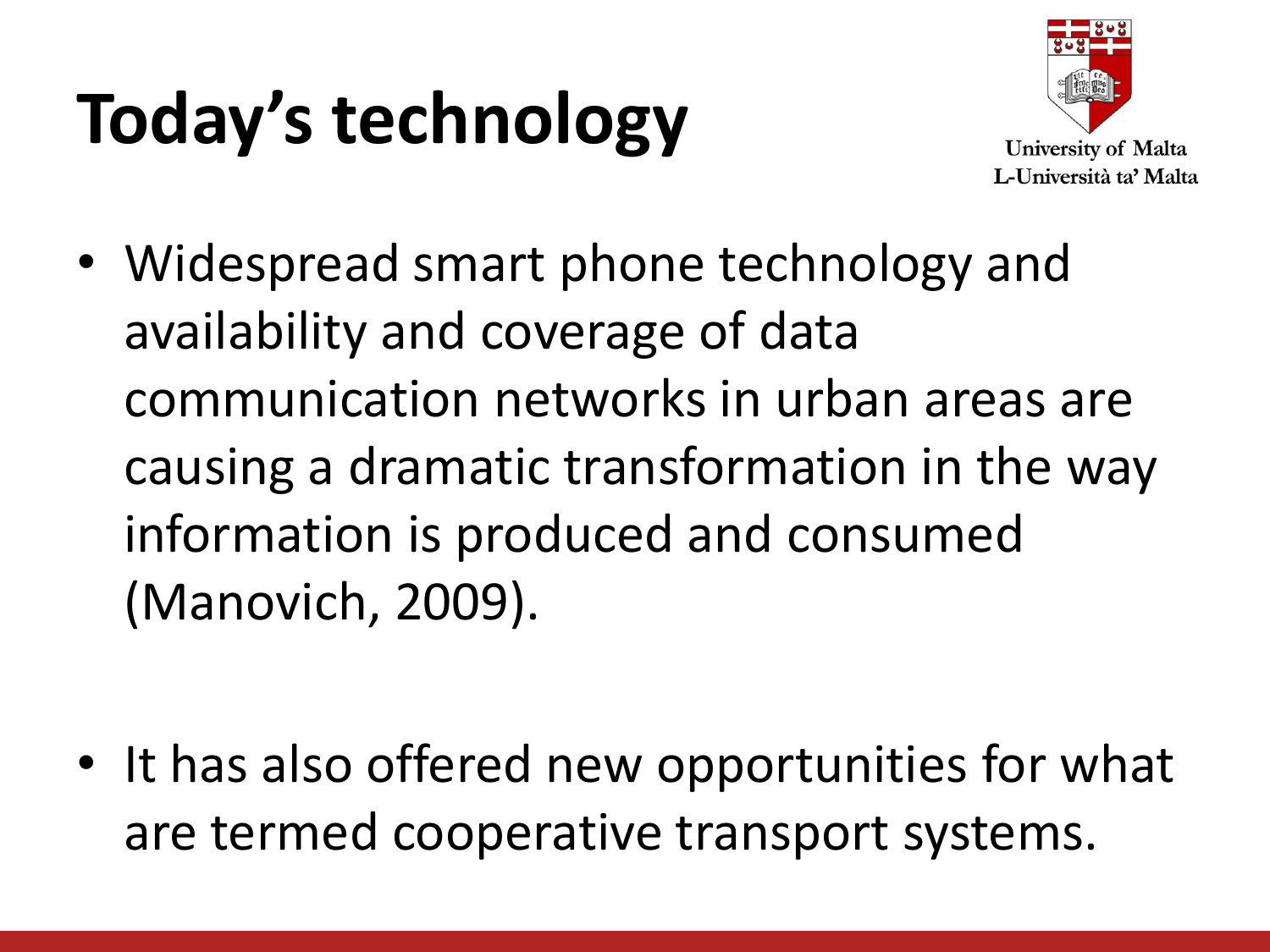• Moovit for transit planning (www.moovitapp.com)



- Community car sharing programmes like Zipcar(www.zipcar.co.uk)
- Peer-to-peer vehicle and ride sharing systems like Getaround (www.getaround.com) and Uber (www.uber.com)
- Waze (www.waze.com) bought by Google for \$1.3 billion

Lanzendorf (2014) branded these as Mobility 2.0.

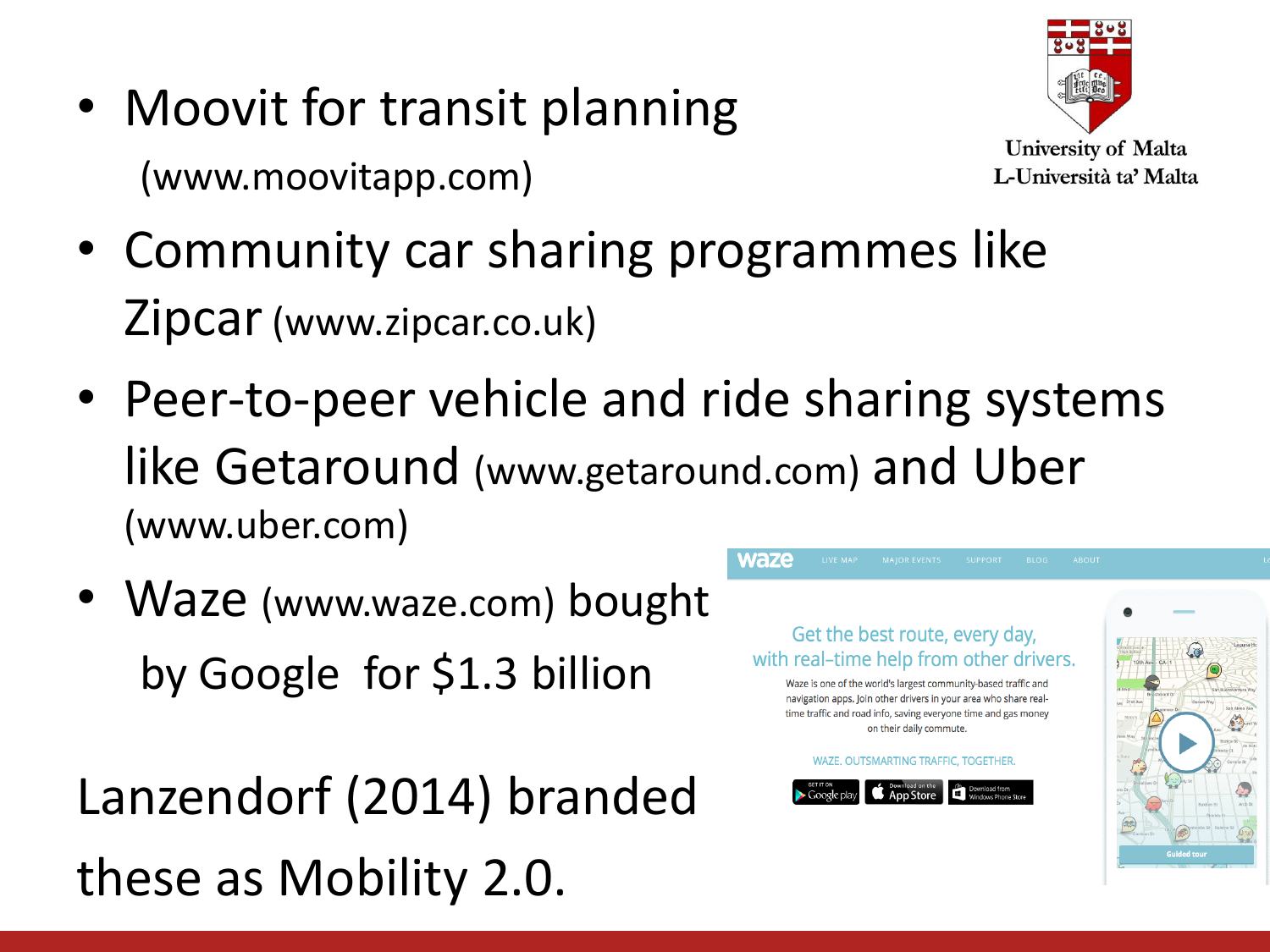# **A new field of research**



Winter et al. (2011) called for a new interdisciplinary field *Computational Transport Science*, defined as a science concerned with the study of transport systems where:

- systems monitor and interpret traffic (e.g. crowdsourcing to monitor events);
- people interact with information systems (e.g. interfaces for driver assistance, or integrated transport information); or
- systems manage the traffic (e.g., control of traffic flow at traffic lights, or toll management).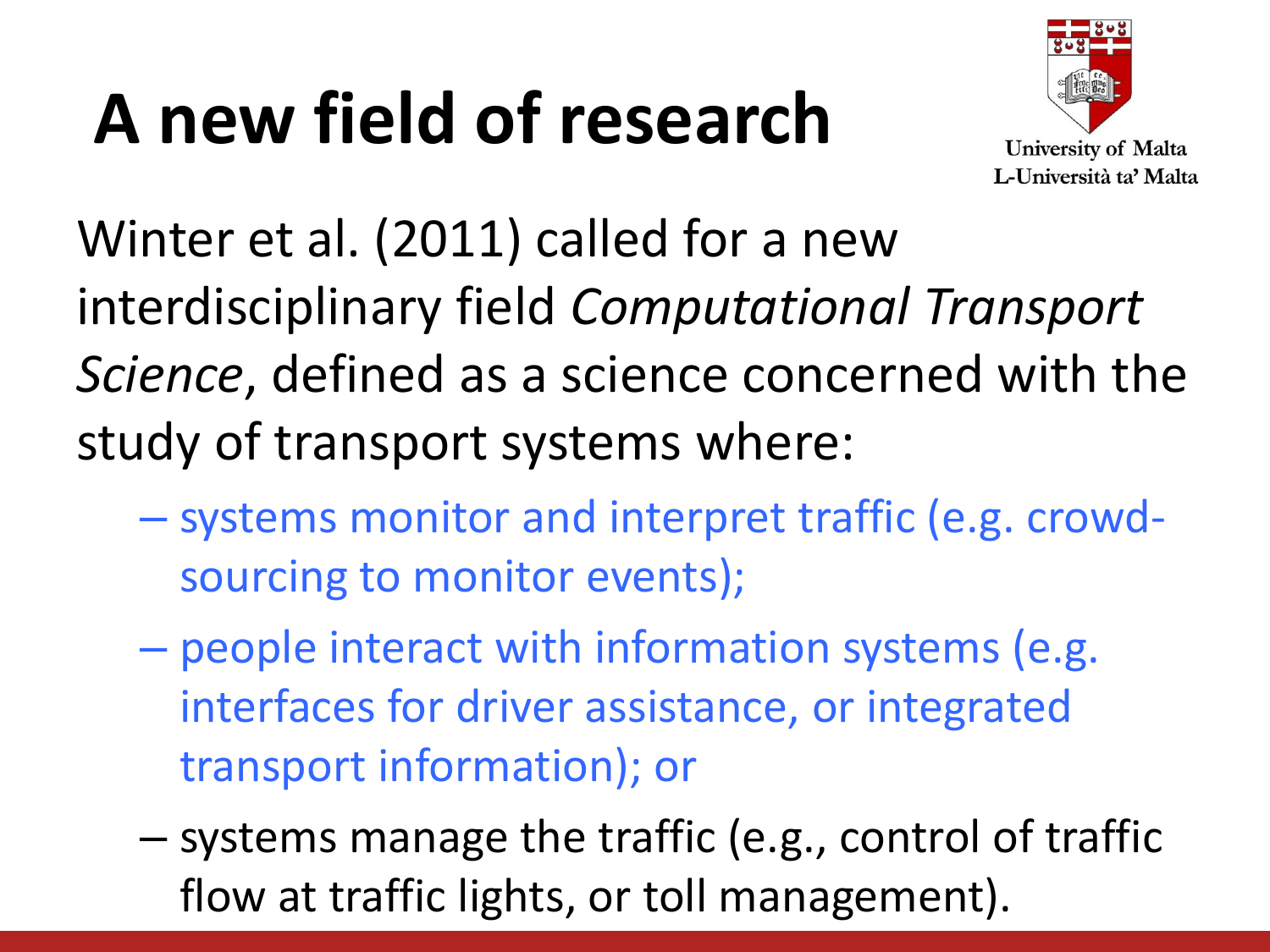### **How is this interesting?**



- The impact on the traveller and the potential of governments to use crowd-sourced information and social media effectively for:
	- sharing information,
	- creating opportunities for collaboration,
	- enhancing government responsiveness,
	- planning and governance to achieve sustainability and climate change goals

(see also Panagiotopoulos et al., 2014; Bertot et al., 2012).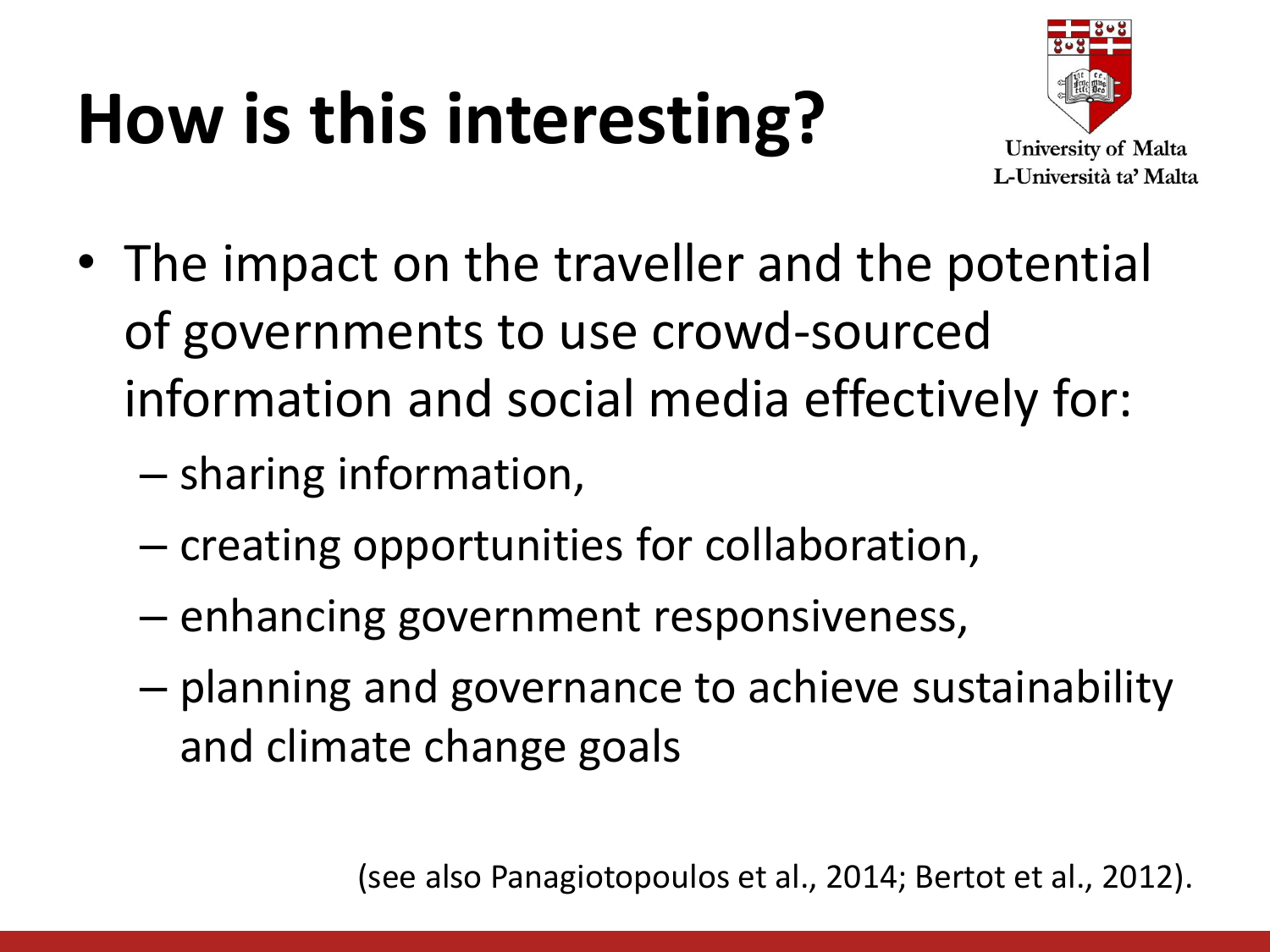# **Objectives of the research**



- (i) the impact of technologies on travellers, particularly the information that is co-produced through crowdsourcing and VGI techniques
- (ii) its potential for supporting and achieving sustainable mobility goals, and
- (iii) what role exists for governments

(if any at all) in the use of user generated information.